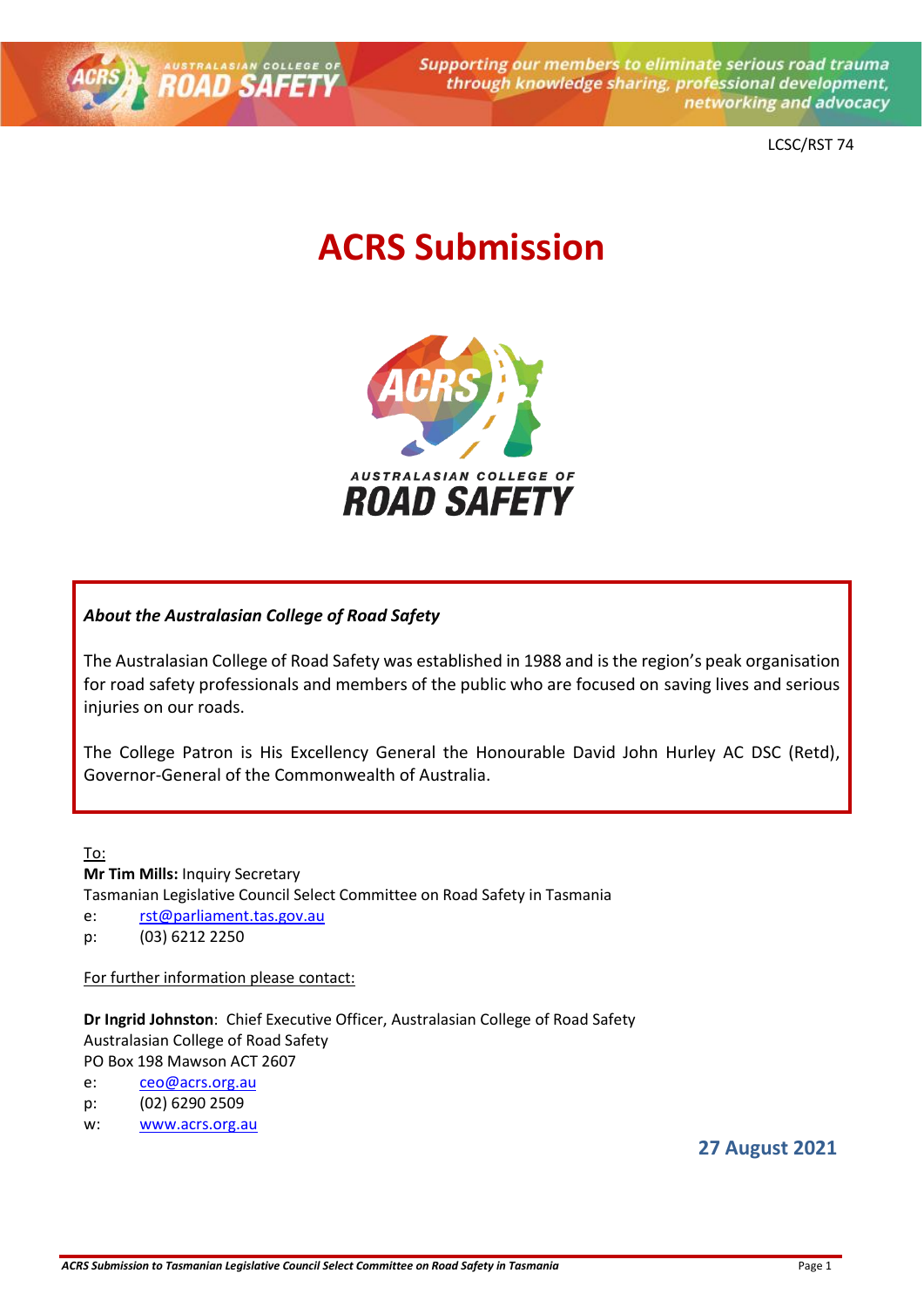

# **Table of Contents**

| 1. |     |  |  |
|----|-----|--|--|
| 2. |     |  |  |
|    | 2.1 |  |  |
|    | 2.2 |  |  |
|    | 2.3 |  |  |
|    | 2.4 |  |  |
| 3. |     |  |  |
|    | 3.1 |  |  |
|    | 3.2 |  |  |
|    | 3.3 |  |  |
| 4. |     |  |  |
| 5. |     |  |  |
|    | 5.1 |  |  |
|    |     |  |  |
|    |     |  |  |
|    |     |  |  |
|    |     |  |  |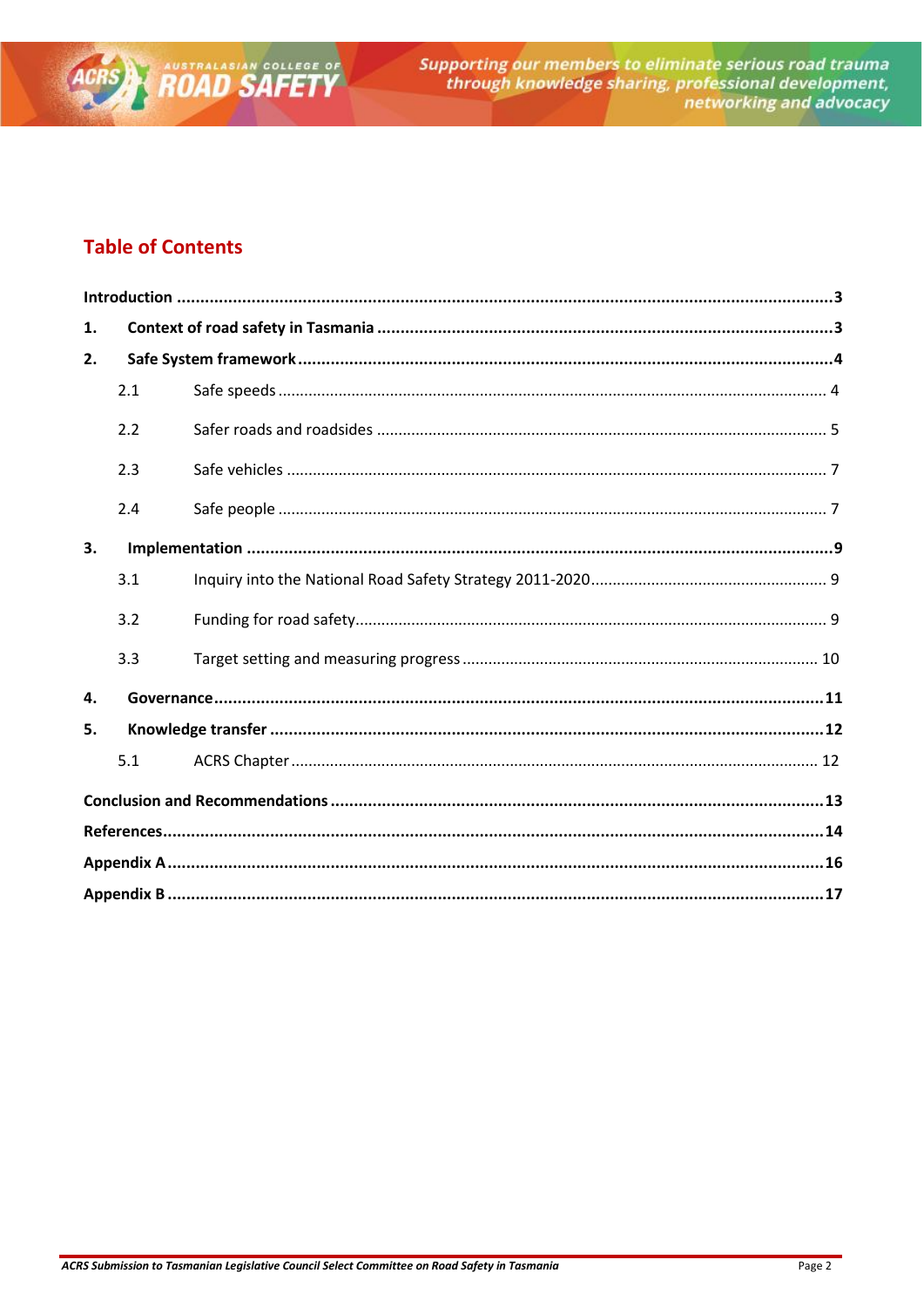## <span id="page-2-0"></span>**Introduction**

**ROAD SAFETY** 

The Australasian College of Road Safety is the region's peak membership association for road safety with a vision of eliminating death and serious injury on the road. Our members include experts from all areas of road safety including policy makers, health and transport professionals, academics, community organisations, researchers, federal, state and local government agencies, private companies and members of the public. The purpose of the College is to support our members in their efforts to eliminate serious road trauma through knowledge sharing, professional development, networking and advocacy. Our objectives include the promotion of a collegiate climate amongst all those with responsibilities for and working in road safety; the improvement of relative safety outcomes for vulnerable demographic and user groups within the community; the promotion of post-crash policies and practices; the promotion of road safety as a critical organisational objective within government, business and the community; and the promotion and advocacy of policies and practices that support harm elimination.

<span id="page-2-1"></span>The ACRS welcomes this inquiry into the ways in which to improve road safety in Tasmania.

# **1. Context of road safety in Tasmania**

The Tasmanian Towards Zero Road Safety Strategy 2017-2026 established a road trauma target of fewer than 200 serious casualties by 2026.(1) The accompanying Action Plan 2020-2024 notes:(2)

- Every year around 300 people are killed or seriously injured on Tasmanian roads
- Young road users and motorcyclists are overrepresented in road trauma
- Over recent years, Tasmania's annual road trauma fatality rate has remained at 6.6 per 100,000 which is significantly higher than the national average of 5 over the same period
- The best performing countries in road safety are achieving rates as low as 2.5
- As many as 175 people will be killed on Tasmanian roads over the life of the Action Plan, at current trauma rates
- Road trauma in Tasmania peaked in the 1970s with almost 1,500 serious casualties

Tasmania's road trauma levels have remained unchanged from the commencement of the Towards Zero Strategy. Progress in road safety was good but has now stalled. Achieving the target of 200 serious injuries by 2026 will be challenging unless progress can be accelerated from now until the end of the current Strategy.

The Action Plan includes 42 actions grouped under six themes: Making our rural roads safer, Improving safety in our towns and cities, Saving young lives, Encouraging safer road use, Making visitors safer, and Improving safety through vehicles and technology.

The Strategy is based on the Safe System approach to road safety. This approach has for some time been regarded as international best practice and provides the basis of road safety strategy at the national level. The underlying principles of Safe System are concisely described in the Action Plan and provided in Appendix A. Safe System is also extensively documented,(3, 4) and it is not intended to detail the origins or provide an expanded description of this accepted system-based approach to road safety in this submission. Crucially, the Strategy looks to progress proven initiatives and under the Action Plan details an implementation approach within available funding.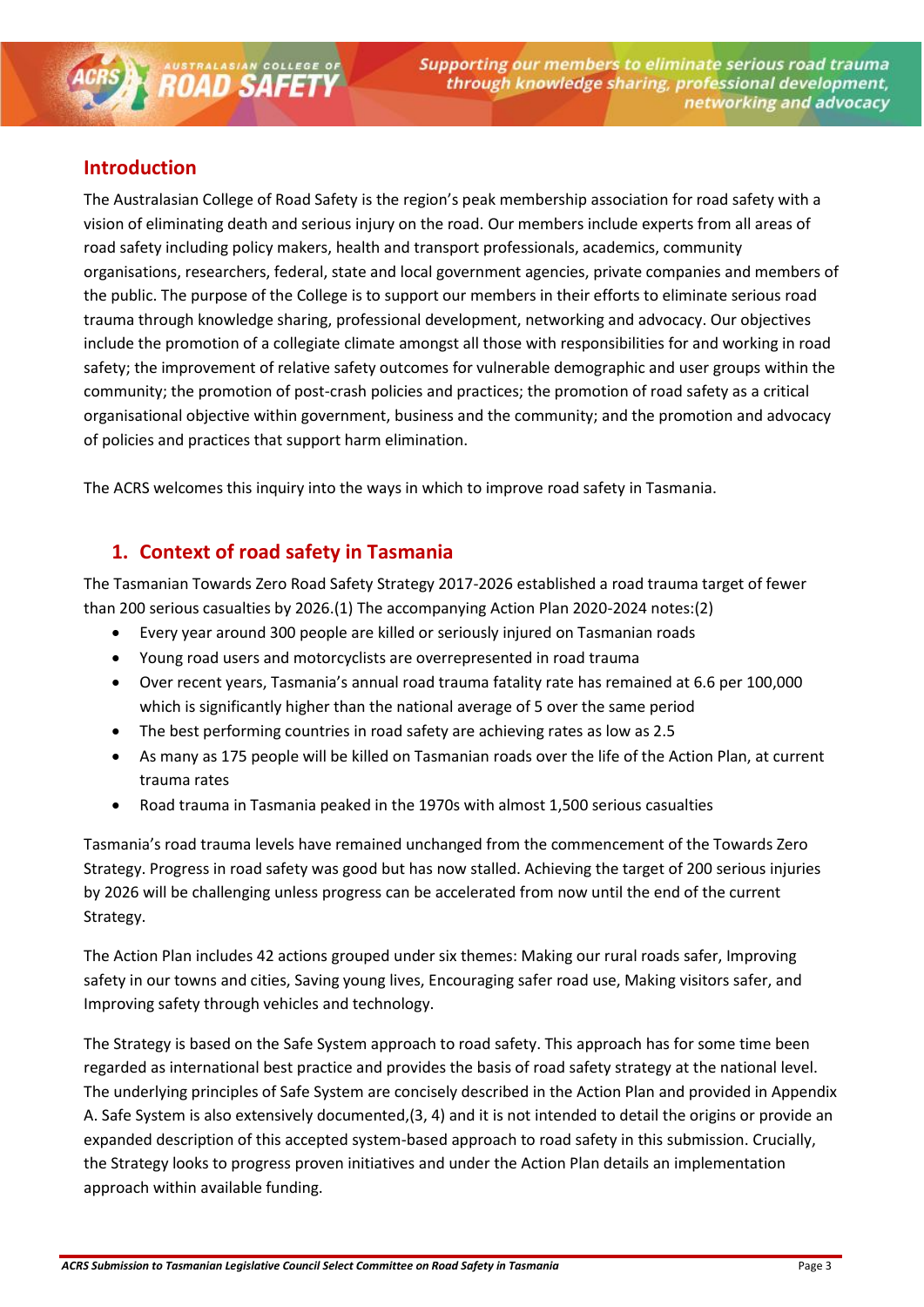Underpinning this submission, is the recognition that there is no 'silver bullet' or single measure that can cut through the complexity of our road safety problem. Research and evidence have identified the most effective road safety countermeasures. This information is widely documented. For example, in the Australian context, comprehensive research and practitioner guidance is freely available from Austroads.(5) The full implementation of proven measures would realise future reductions in Tasmania's road trauma.

It is important to note that Tasmania is a small jurisdiction with limited resources. This submission accepts the current Strategy is well founded. In that regard, recommendations reflect a need for Tasmania to fully embed Safe System thinking, pursue innovation as opposed to experimenting with radical change, and accelerate implementation of key initiatives contained in the Strategy.

Given the Inquiry's broad Terms of Reference, the focus of this submission is a review of the Tasmanian Strategy within the Safe System framework, implementation, governance and knowledge transfer.

# <span id="page-3-0"></span>**2. Safe System framework**

**ROAD SAFETY** 

#### <span id="page-3-1"></span>**2.1 Safe speeds**

The management of vehicle speed is a crucial element of the Safe System. Travel speed leading up to a potential crash directly impacts upon both the likelihood and severity of a crash. The importance of speed management, particularly aligning speed limits with the inbuilt safety of the road infrastructure, is well accepted.(6)

The chance of surviving a crash decreases markedly above certain speeds, depending on the crash type. The Action Plan documents the critical crash speeds for various crash types:



Source: Tasmanian Towards Zero Action Plan 2020-2024, page 9, (1)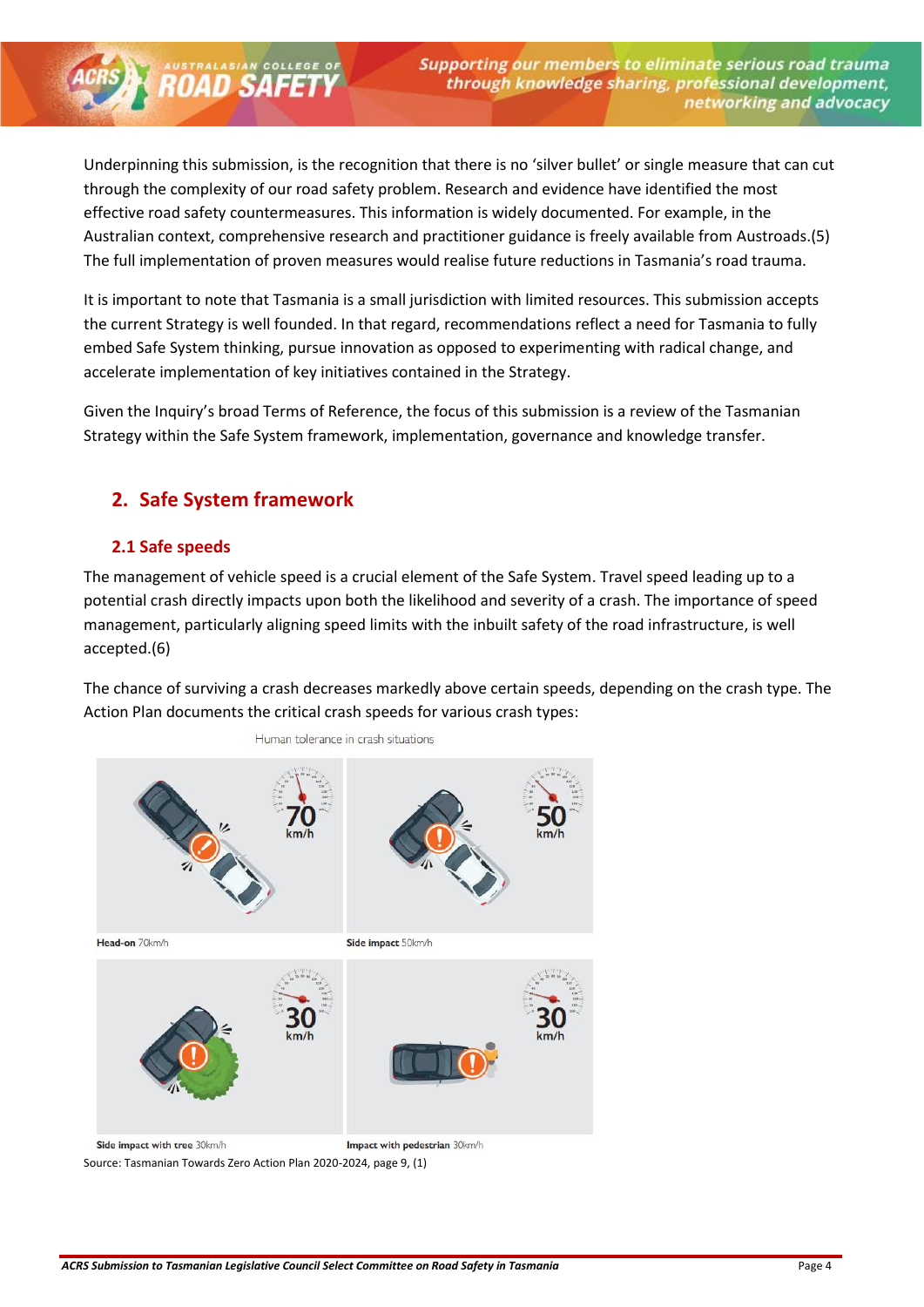It is recognised that making progress in the area of speed management, particularly 'area-wide' of default speed limits, is difficult and has been enormously challenging for all Australian jurisdictions. Nevertheless, the road safety benefits of speed limits that reflect human tolerance are significant, and efforts need to be renewed. Importantly, the Action Plan commits to a speed moderation strategy under the infrastructure theme of Making our rural roads safer.

It is noted that, while patchy, progress has been made in establishing safe speed limits in many parts of Australia and New Zealand. A number of Australian and New Zealand central business district areas now have an area-wide maximum speed limit of 40 km/hr, and selected areas now have a speed limit of 30 km/hr.

It is also recognised that there are many examples of safer speed limit changes initiated in Tasmania in response to crash history and engineering assessment. Often these attract considerable negative public attention such as recent speed limit changes on sections of the Huon Highway (south of Hobart) where the speed limit was reduced from 100 km/hr to 80km/hr, and the Southern Outlet (approach to Launceston) where the speed limit was changed from 110 km/hr to 90 km/hr.(7) These examples demonstrate that gains in speed management are hard fought despite a sound evidence base, and ACRS commends the Tasmanian Government on making these changes to improve safety.

Tasmania has also achieved success with area wide speed limit trials and changes:

- In 2011, two Councils trialled a 90 km/hr default speed limit on rural roads within their municipal boundaries. The trial did not lead to a broad application across Tasmania,(8) however, one municipality, Kingborough, has retained a 90 km/hr area wide rural road speed limit.
- The default speed limit on unsealed roads is 80 km/hr, which is unique in Australia. On mainland Australia, the default speed limit on unsealed roads is 100 km/hr.
- In 2021, the Hobart City Council adopted a 40 km/hr speed limit in the central business district. This is a first for Tasmania.

Recommendation: A *speed management and community engagement strategy*, an identified action under the Action Plan 2020-2024, should be progressed as a matter of urgency. Support should be provided to Councils to assist in the monitoring of travel speed on their roads to inform speed management, enforcement and public education.

#### <span id="page-4-0"></span>**2.2 Safer roads and roadsides**

**ROAD SAFETY** 

A safe road environment forms an integral part of a Safe System. Such an environment is one which recognises the realities and limitations of human decision making. In other words, the road environment must not place demands upon the driver, or other road users, which are beyond their ability to manage, or which are outside normal road user expectations.

Tasmania's approach to safe roads is described in the Action Plan under the themes of Making our rural roads safer and Improving safety in our towns and cities. Infrastructure as a primary road safety measure is reflected in the Action Plan, whereby 75% of available funding under the Plan is allocated to making Tasmania's roads safer.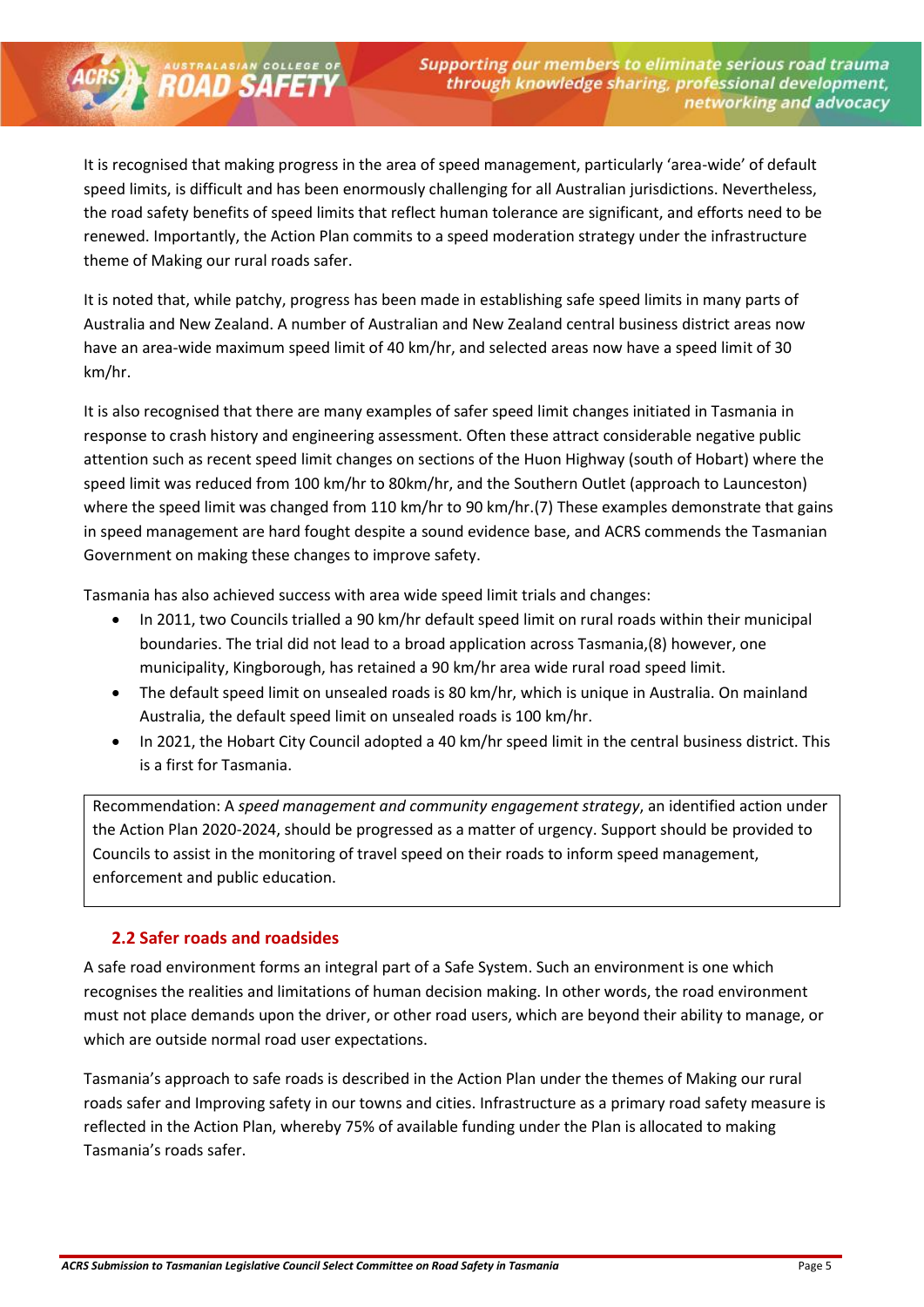The Action Plan notes that 60% of Tasmania's road fatalities occur in rural areas. Tasmania's rural road network is relatively vast, and infrastructure needs to be supported by other measures, consistent with Safe System thinking, such as safer speed limits supported by infrastructure in built up areas where vulnerable road users, pedestrians and cyclists, are exposed to motorised traffic.

A large part of the road network is under local government control, and concerns about road safety capability and capacity is an ongoing issue. There is a need to build and retain road safety engineering capability and work towards embedding the Safe System approach across Councils.

**ROAD SAFETY** 

The identified safer infrastructure actions under the two related Action Plan themes are consistent with the Safe System approach. Progress is being made with local government through additional funding for treatments in urban areas and on rural roads. There is a clear direction in the Action Plan towards promoting mass action infrastructure treatments and a 'corridor' approach.

The concept of 'star rating' roads in well documented.(9) Reporting on the inbuilt safety standard of our roads through star rating or minimum engineering standards help focus policy and investment. For example, under the iRAP 'star rating' methodology, it is put forward that a person's risk of death or serious injury is approximately halved for each improvement in star rating.(9) Establishing a minimum infrastructure standard for Tasmania's section of the national highway and state rural highways that carry high volumes of traffic is strongly recommended. Utilising agreed standards enables a baseline to be set, and progress to be measured.

Safety star ratings provide an important opportunity to engage with the community on road safety issues. They are easily understood, easy to explain, and can be used to guide policy and decisions about infrastructure investments. Open data should be embraced to facilitate research and raise awareness. The community want to know about the safety of our roads, and to know that their taxes are making real improvements to the safety of those roads.

The publication of the AusRAP ratings has been recommended by multiple Parliamentary Inquiries. A key finding from the Victorian Parliamentary Inquiry into the Increase in Victoria's Road Toll this year, was that there is no legislative obligation for roads to be built or maintained to a certain standard to increase safety for road users. The report recommended "That the Victorian Government publish an annual report on the road standards that state the star ratings for highways, arterial roads and other roads of significance, such as urban roads with high pedestrian and cyclist activity, in Victoria".(10)

This follows from the publication of infrastructure star ratings being one of several related recommendations of the 2020 Federal Joint Select Committee "the Australian Government work with the states and territories to develop a plan and timeline for the harmonisation of data, including definitions, relating to casualty crashes, road safety ratings, and speeding across the network. Such data should be published regularly".(11)

As noted in the Action Plan, motorcyclists are overrepresented in Tasmania's crash statistics. The Action Plan recognises the need to consider motorcycle safety on rural roads and that motorcycle 'friendly' infrastructure treatments should be identified through specialist road safety audits.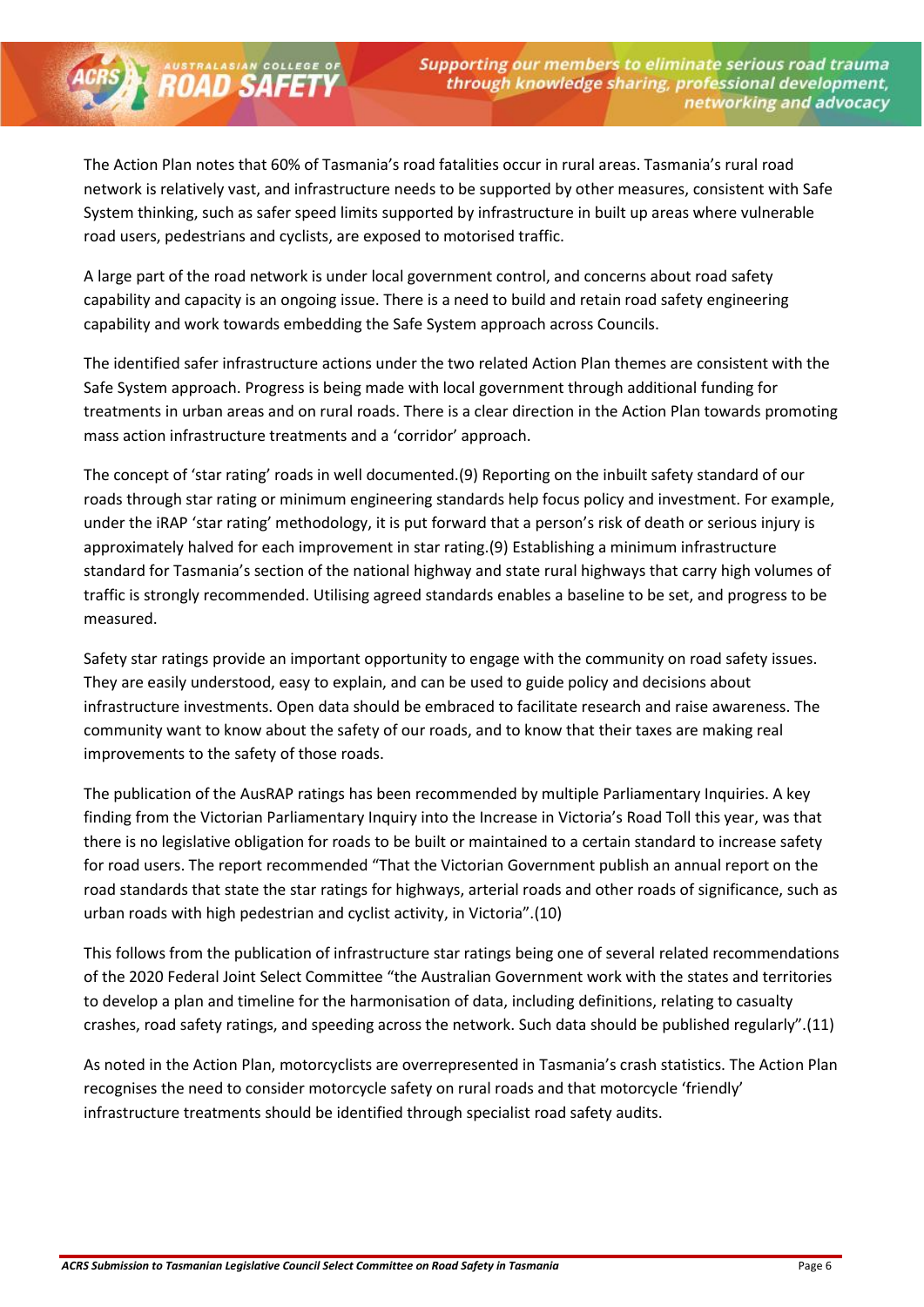Recommendation: Infrastructure star ratings on Tasmanian roads should be routinely reported on publicly. A strategy based on crash and speed measurement data be developed to prioritise a program of road safety infrastructure treatment and remediation works.

#### <span id="page-6-0"></span>**2.3 Safe vehicles**

**ROAD SAFETY** 

New safety features are continually entering the vehicle market. Some of these features are estimated to dramatically reduce road trauma from their targeted crash types. To be effective, many new features require road conditions to meet specific threshold standards, and all must take account of the human interaction required from the driver.

Tasmania's approach to safe vehicles is described in the Action Plan under the Improving safety through vehicles and technology theme. The Action Plan notes:

- Tasmania has the oldest vehicle fleet in the country with an average age of 12.8 years, as at 2018
- The rate of fatal crashes per registered vehicle is four times higher for vehicles aged 15 years or older than for vehicles aged 5 years or younger
- The majority of new cars are purchased by fleet buyers. Fleet managers should purchase vehicles with the highest safety rating

Increasingly this fleet will include electric vehicles, and differing levels of autonomous technology. Effort should be made to understand what crash risks are associated with these vehicle operating conditions and new risks compared with internal combustion engine vehicles.

As noted in this submission, Tasmania is a small jurisdiction and has limited capacity to influence or accelerate vehicle fleet turnover or uptake of new automotive technology.

Recommendation: A minimum vehicle safety standard of ANCAP 5 star or better be adopted by Tasmanian fleet owners.

#### <span id="page-6-1"></span>**2.4 Safe people**

As noted in the Action Plan, extensive research has clearly demonstrated that much of the behaviour contributing to crashes is not irresponsible or negligent, but the result of imperfect humans making everyday mistakes.(12) The Safe System approach emphasises that such mistakes should not result in fatal or serious injuries, and therefore the road environment should be forgiving of human error. It is important that road designers understand human performance, capabilities and behaviours.(3, 13)

Tasmania's approach to safe people is described in the Action Plan under the themes of Saving young lives, Encouraging safe road use and Making visitors safer. Safety for young road users, particularly those learning to drive, was a key first year focus under the Action Plan. The Government is to be congratulated for regulating to strengthen Tasmania's Graduated Licencing System (GLS). A strong GLS is widely recognised to provide a positive contribution to improving road safety. It is noted that the next step in young road user safety is the investigation of best practice novice licensing for motorcyclists. Engagement with motorcycle representative bodies is strongly encouraged.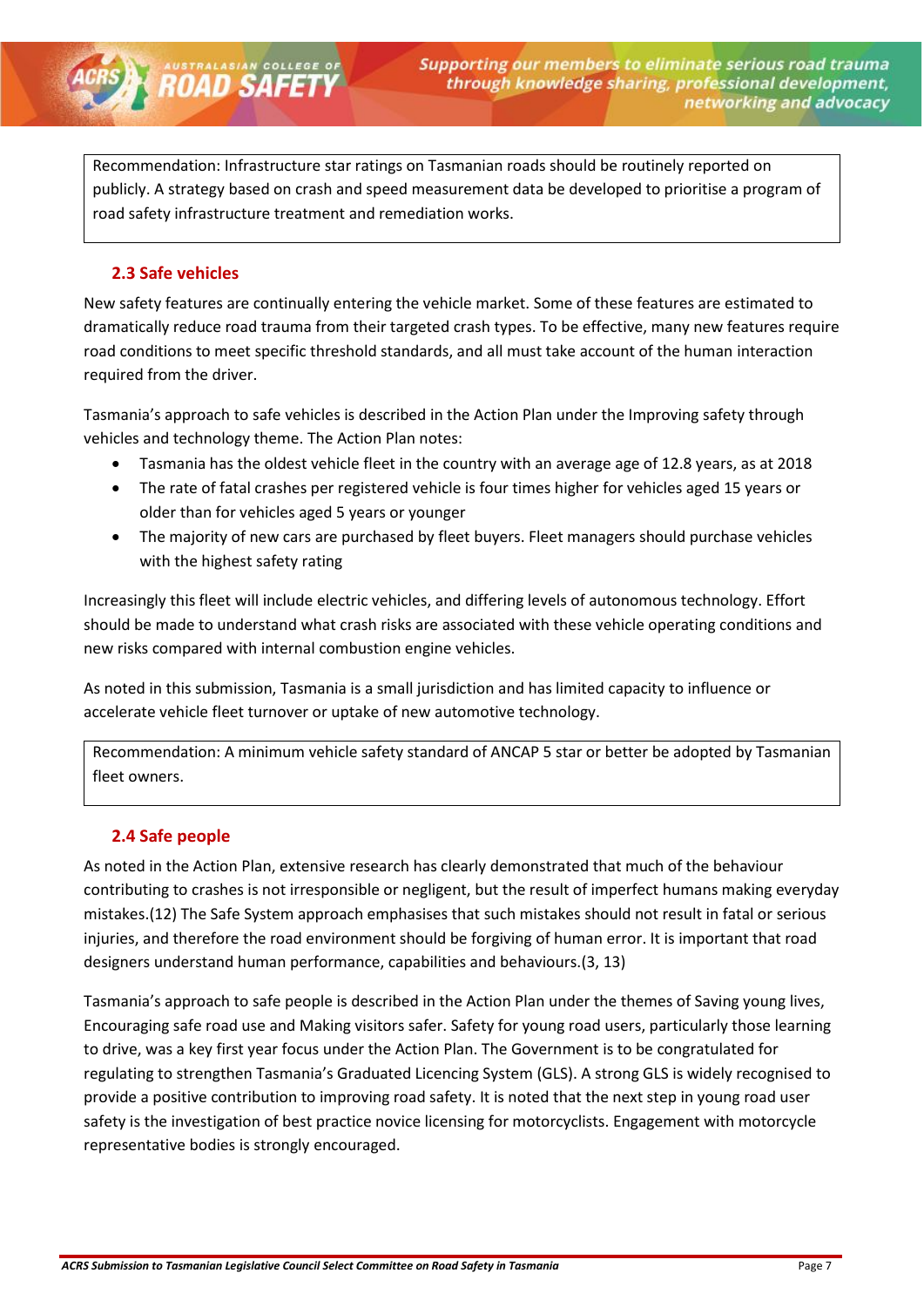Improving safety for those driving for work is recognised in the Action Plan. Road vehicle use is a significant cause of workplace injuries and fatalities in Tasmania. Between 2009 and 2018, 54% of work-related deaths for workers in Tasmania involved a vehicle, and 64% of those occurred on a public road. Considerable work has been progressed to reflect the importance of road safety as part of Australia's existing Work Health and Safety legislative framework. In 2019, heads of Workplace Safety Authorities approved the Vehicles as a Workplace: Work Health and Safety Guide.(13) The guide assists organisations with the development of safe road use policies, initiatives, and programs. Active take-up of this guide by all workplaces should be actively encouraged and provides an opportunity to build collaboration across Government and the private sector.

**ROAD SAFETY** 

The Action Plan notes that automated speed cameras are relatively under-utilised as a deterrence and enforcement mechanism in Tasmania. It also notes that in other states and territories, enhanced speed camera programs have resulted in significant reductions in serious injury and fatalities on the road. It is understood that the Australian Capital Territory has recently developed a comprehensive safety camera enforcement strategy, which may provide valuable insight for Tasmania. Based on local media reports, it is clear work is underway to consider the optimum scale and types of automated speed enforcement technology for Tasmania. ACRS recommends this work be progressed as a high priority.

It is noted that other Australian jurisdictions, particularly NSW and Qld, have implemented new automated technology to detect illegal use of mobile phones and failure to wear a seatbelt. Distraction/inattention is identified through crash reporting as a significant contributor to crashes.(14) In Tasmania, Police crash reporting indicates that inattention, including illegal use of mobile phones, is a contributing factor in almost 1 in 4 crashes.(1) However, it is noted camera detection technology for these applications is in its infancy and the road safety benefits have yet to be widely evaluated. It is important that Tasmania prioritise the expansion of mobile speed cameras as the road safety benefits are well proven through extensive evaluation across Australia and internationally.(6)

The Safe System recognises that road users will make mistakes but the transports 'system' should be managed in such a way that mistakes do not lead to serious injury and death. To fully realise the inbuilt safety of road infrastructure and vehicles, safe road users should do their best to follow the road rules, be attentive, and not be affected by drugs or alcohol. There is strong evidence that road safety public education combined with enforcement is an effective road safety measure. Ongoing public education to inform and remind road users of the road rules and dangers of bad road use choices is important.

In parts of the United Kingdom, motorists who are caught committing certain road traffic offences can be given the opportunity to attend an education course as an alternative to prosecution. It is understood this alternative to prosecution or 'diversionary' program relates to offences including speeding, illegal use of a mobile phone, failure to stop at a red traffic signal, and failure to wear a seat belt. It is not known whether these programs have been evaluated regarding road safety effectiveness. However, such program may offer the opportunity to further embed knowledge of safe system amongst the broader community, provide practical knowledge of using our roads safely, and help dispel the myth that traffic policing is simply 'revenue raising'.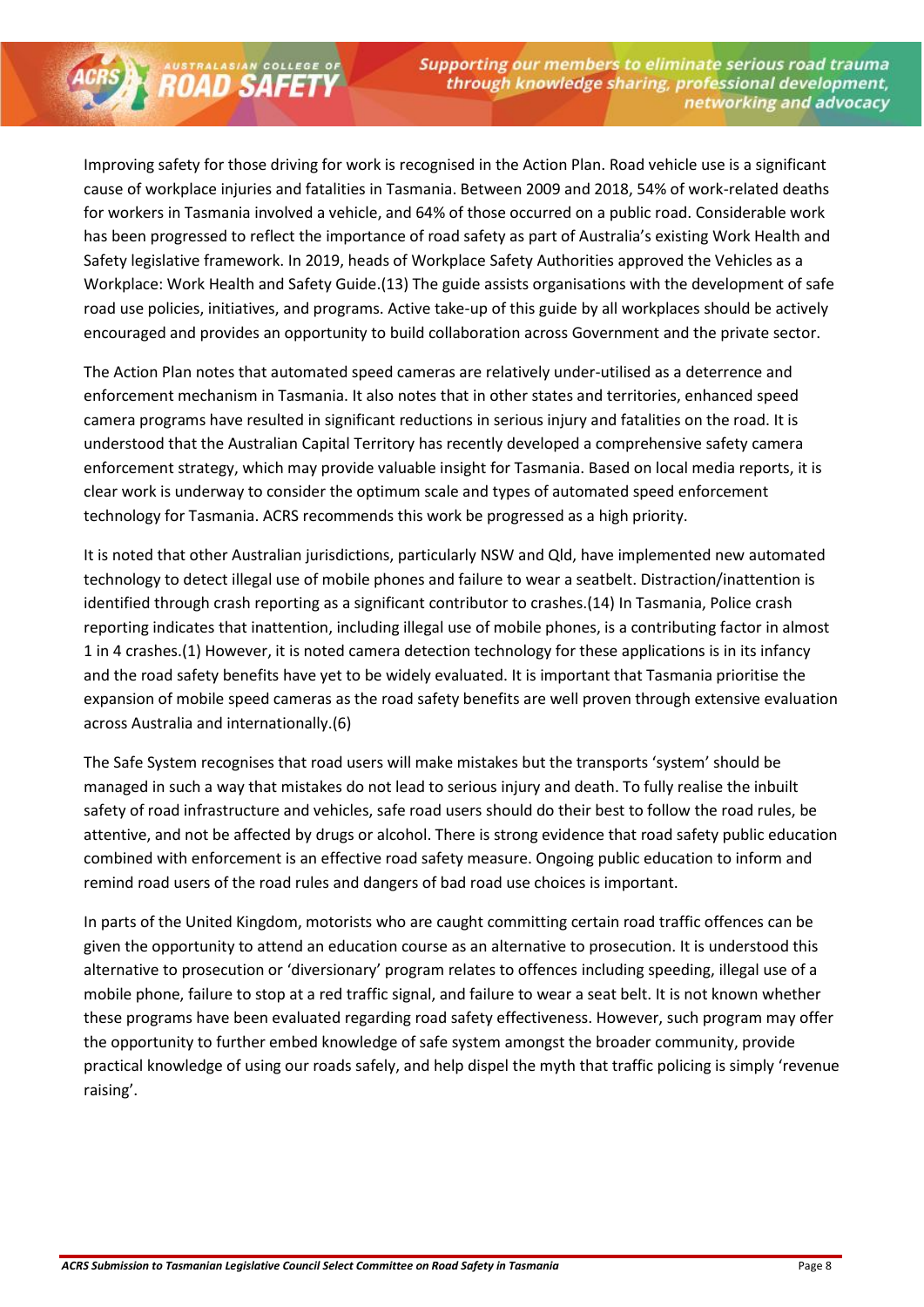Recommendations: Prioritise initiatives under the Action Plan – supporting and monitoring recent enhancements to Tasmania's GLS; review current motorcycle novice licensing arrangements against best practice; development of an automated camera enforcement strategy and Action Plan. ACRS also recommends an ongoing commitment to the provision of road safety public education including a focus on road rules for existing licence holders, and investigation of alternatives to prosecution for certain traffic offences, such as education and training programs.

# <span id="page-8-0"></span>**3. Implementation**

**ROAD SAFETY** 

#### <span id="page-8-1"></span>**3.1 Inquiry into the National Road Safety Strategy 2011-2020**

The National Inquiry into the National Road Safety Strategy (NRSS) 2011-2020 reported in September 2018. Learnings can undoubtedly be made for improving road safety in Tasmania from the findings and recommendations (p5 (8)):(15)

*A key finding of the Inquiry is implementation failure. The lack of focus on a harm elimination agenda means that sub-optimal results are unintentionally achieved because some improvement in safety is often regarded as sufficient or is assumed. We accept that we are making the roads, vehicles and users "safer" but frequently miss the opportunity to make the "SAFE" outright. The distinction is subtle but vitally important. As part of providing a safe transport system, we must move from a coping mechanism to one that fixes the problem once and for all.*

As noted at the outset of this submission, Tasmania's Strategy is well founded. The above may provide insight to help explain why Tasmania's road safety performance has plateaued. A summary of the NRSS Inquiry report and recommendations is provided at Appendix B.

## <span id="page-8-2"></span>**3.2 Funding for road safety**

It is understood the Road Safety Levy is the dedicated source of funding for road safety in Tasmania. Established in legislation, the Levy is collected from all Tasmanian registered motor vehicles and is only to be used for the purposes of improving road safety. Funding for road safety across Australia varies from annual budget allocation, vehicle class levies (motorcycle licence levy in Victoria), specific funding program and fines collected from automated enforcement.

The Towards Zero Action Plan details the Tasmanian Government's plans to invest more than \$75 million in road safety over the five-year life of the plan. This complements the Tasmanian and Australian Government's investment of \$1.5 billion on major state road construction projects to improve efficiency and safety on Tasmania's roads during the life of the Action Plan.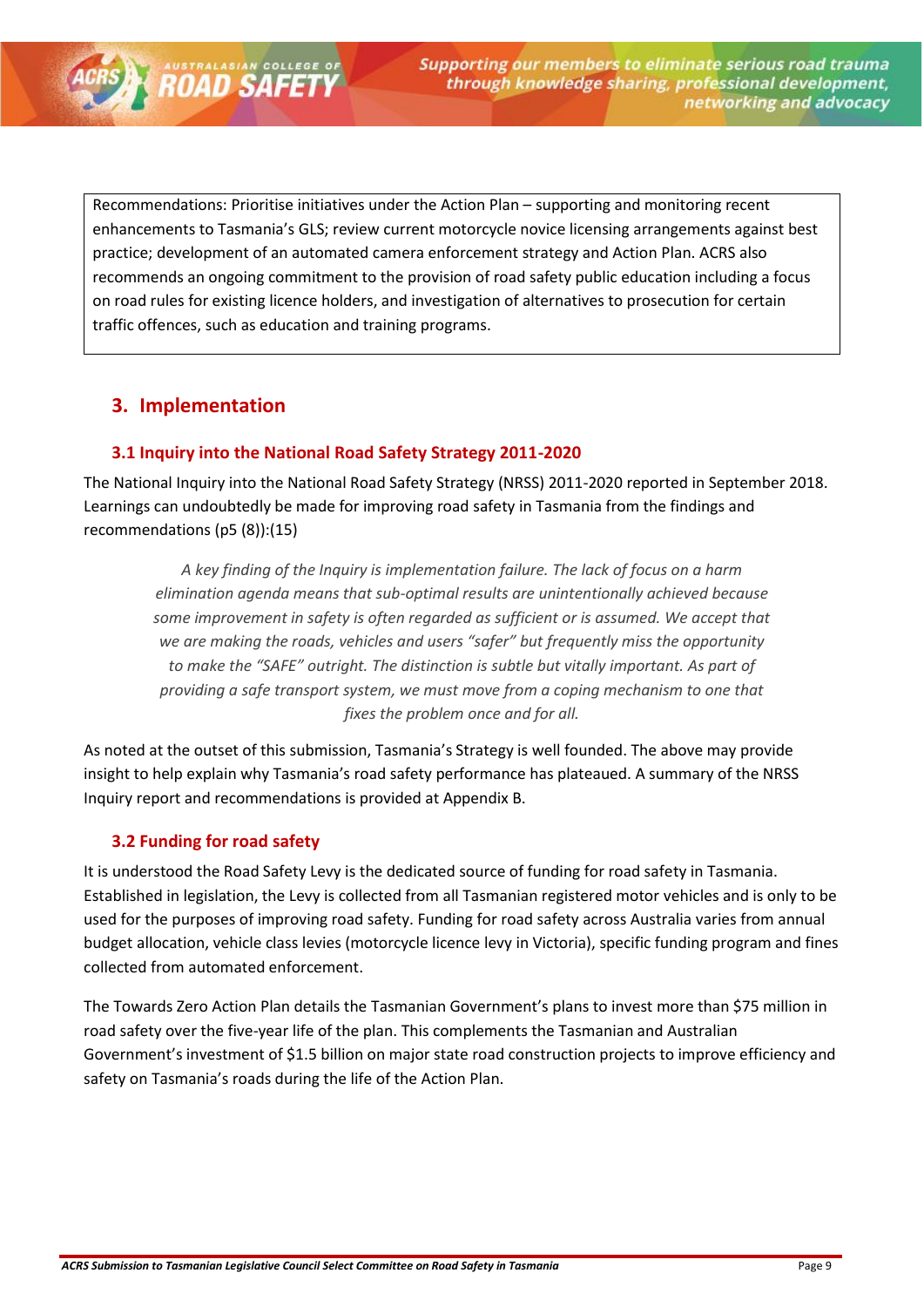Of the \$1.5 billion of state and national funding available for road projects over the life of the Action Plan, the bulk is allocated to several large-scale congestion relieving focused projects (Bridgewater Bridge replacement, Hobart airport interchange grade separation, Hobart southern approaches, Perth bypass). These projects will improve safety on a very small part of the road network and, as such, will not contribute towards Tasmania achieving the road trauma target of 200 or fewer serious injuries by 2026 with any magnitude. Commencing in 2014, the 10-year Midland Highway safety upgrade stands out as a transformative road safety project. This project aims to address the problem of head and runoff road trauma on a 'corridor basis' or entire highway basis.

Both Victoria and NSW(16) have specific safe system safer road programs. Under the Victorian Towards Zero Road Safety Strategy 2016-2020, the \$1.4 billion Safe System Road Infrastructure Program was launched.(17) The program targets regional and rural roads noting the disproportionate level of road trauma on these roads.

Recommendation: Fines collected from automated speed enforcement be made available for safe system road safety infrastructure improvements with the oversight of the Tasmanian Road Safety Advisory Council (RSAC).

#### <span id="page-9-0"></span>**3.3 Target setting and measuring progress**

**ROAD SAFETY** 

The Strategy sets a near term target of 200 or fewer serious injuries by 2026. It is noted that at the national level, Ministers have agreed to a target of zero road related fatalities and serious injuries by 2050 under the forthcoming National Road Safety Strategy 2021-2030. Ministers have also set targets for 2030 of: a 50% reduction in fatalities and an interim 30% reduction in serious injuries.(18)

Under the Strategy, the primary measure of success is the overall reduction in road trauma, and progress is being tracked against the 2026 target. Consistent with best practice, a series of more specific outcome indicators track changes in trauma levels across road user type, crash types, urbanisation, and other categories. While decreases in these measures are the desired outcome, they do not help inform how components of the system are performing, optimised or best coordinated.

Intermediate or safety performance indicators allow assessment of the effectiveness of road safety interventions and understanding of gaps. The aim is to show the level of road safety that exists: the state of the system. This is different and complementary to measuring outcomes, and the level of implementation or interventions (outputs). Safety performance indicators measure the influence of the interventions rather than the quantum of the interventions.

The development and reporting of safety performance indicators can assist in understanding progress against objectives and measuring interventions. This approach is adopted by the best performing road safety countries and is being progressed as part of the National Road Safety Strategy 2021-2030. Examples of safety performance indicators include:

- Share of travel on high-speed rural roads with nominated infrastructure standards
- Share of sober drivers
- Share of road length of designated motorcycle routes with crash barriers with motorcycle protection
- Average age of the light vehicle fleet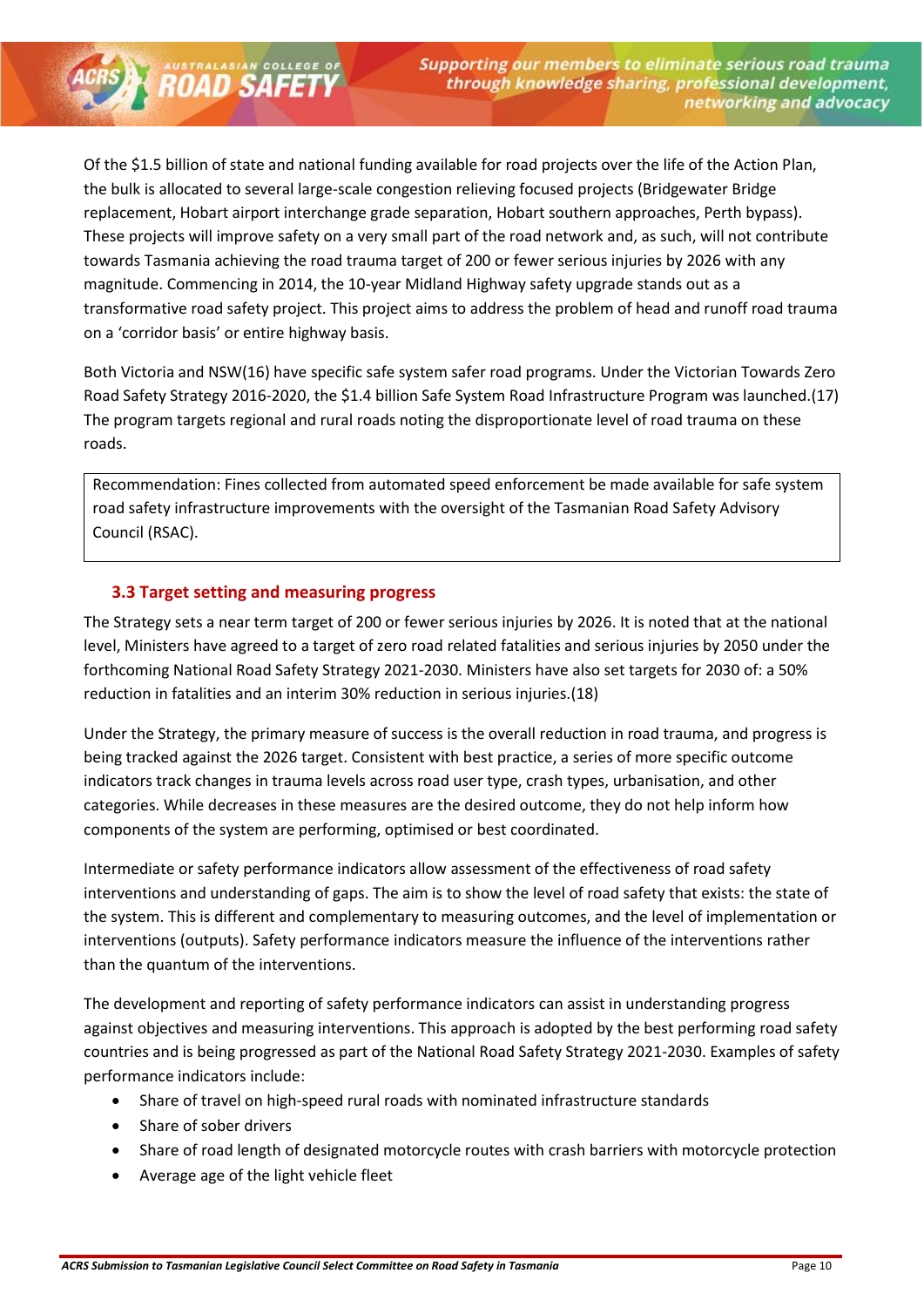• Share of new light vehicles sold with Lane Keep Assist Systems; Autonomous Emergency Braking Systems; adaptive cruise control; automatic emergency services notification

Recommendation: Tasmania adopt the Australian Government's target of zero road fatalities by 2050 and interim targets for fatalities and serious injuries of 50% and 30% reductions respectively. A methodology be established for 'intermediate' or 'safety performance indicators' for road safety in Tasmania and that these performance measures be published on an annual basis.

#### <span id="page-10-0"></span>**4. Governance**

**ROAD SAFETY** 

The Tasmanian RSAC is the peak body in Tasmania for road safety policy advice to Government.(19) RSAC makes recommendations to Government about road safety policy and public education programs, expenditure of the Road Safety Levy and oversees the advertising campaigns. The Council's work is based on the Towards Zero Strategy. Listed members include the CEO of the Motor Accident Insurance Board, a road safety expert, Deputy Secretary of the Department of State Growth, CEO of the Department of Police and Emergency Management, CEO of the Royal Automobile Club of Tasmania and road user representative, Tasmanian motorcycle representative, the Chair of the Tasmanian Bicycle Council and road user representative, and the Executive Director of the Tasmanian Transport Association.

Information regarding the Strategy, road safety in Tasmania and the role and work of the RSAC is published on the road safety website. Of note:

- There are a number of informative documents available that provide an overview of the Strategy, Action Plan, governance and reporting of road safety activities and public education in Tasmania
- A progress report against the Action Plan is published on a quarterly basis
- Terms of Reference for the RSAC are not available
- There are no pedestrian or health representatives on the RSAC
- The lead agency for road safety in Tasmania, the Department of State Growth, is represented by the Deputy Secretary rather than the CEO (unlike the other agencies represented)
- There is no annual report

The December 2020 progress report 28 of the 42 initiatives listed in the Action Plan are on schedule, 4 are delayed, 3 are experiencing major delay or on hold, and 8 are yet to commence.

ACRS notes that Western Australia has a similar model of road safety governance, including an independent Road Safety Council. This council identifies measures to improve road safety and has oversight of available funding. The WA Road Safety Council publishes a concise annual report detailing the work of the Council and expenditure of funds.(20)

Recommendation: A Tasmanian road safety report be published on an annual basis describing the work of the RSAC, road safety actions, road safety performance, and expenditure against the Road Safety Levy, and made available to the public.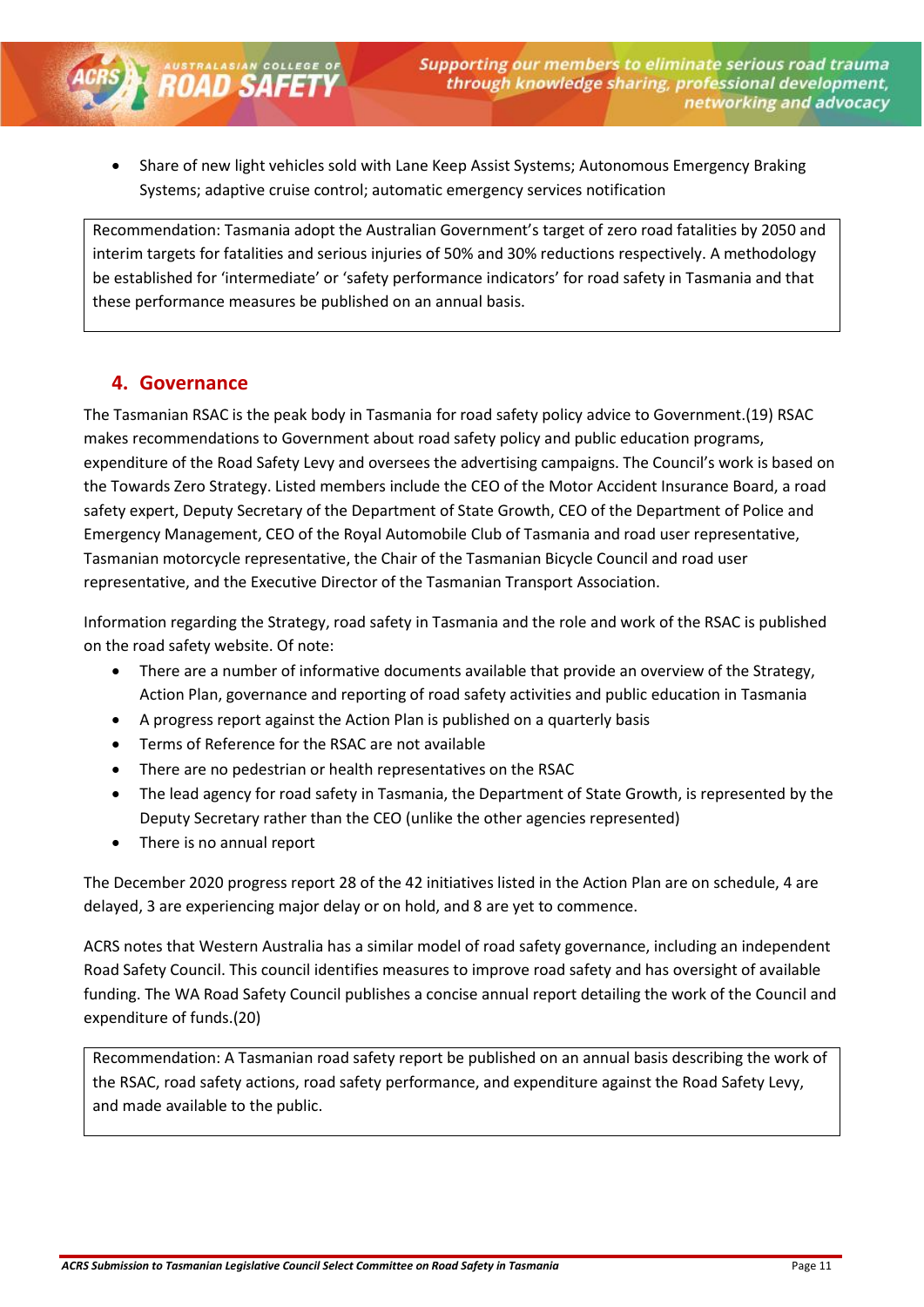# <span id="page-11-0"></span>**5. Knowledge transfer**

**ROAD SAFETY** 

It is well accepted that a structured approach to knowledge transfer is the basis for an organisation to thrive. Recently the Academic Expert Panel supporting the 3<sup>rd</sup> Global Ministerial Conference for Road Safety 2020 noted the importance of capacity as a prerequisite for lifting road safety performance.(21) Backed by research, the Panel noted that a strong road safety management system is correlated with good road safety performance, and, in turn, a strong road safety management system must be underpinned by knowledgeable road safety professionals. The Panel concluded that a lack of capacity among road safety professionals is a major barrier to progress.

There is an ongoing need to fully embed Safe System principles and best practice across all those who have a responsibility for managing the transport system and influence road safety outcomes. The Action Plan recognises the need for knowledge transfer and includes an action to facilitate training sessions, workshops, and fora across Tasmania to improve safe system knowledge across stakeholders.

In addition to the actions being progressed, there are many formal and informal ways to support an uplift in knowledge transfer. There are expert road safety research institutions located in a number of Australian universities. These centres of excellence provide specialist research, evaluation, and teaching in the field of road safety.

Recommendation: Initiate a collaborative approach with an established mainland road safety research institution, with the view to develop, establish and build capacity in specialist road safety research or evaluation within the University of Tasmania or similar body.

#### <span id="page-11-1"></span>**5.1 ACRS Chapter**

As noted in the submission, ACRS is the region's peak membership association for road safety and its members include experts from all areas of road safety. Through its members, ACRS is committed to the promotion of road safety as a critical organisational objective within government, business and the community; and the promotion and advocacy of policies and practices that support harm elimination.

ACRS has chapters in most States and Territories in Australia except Tasmania. However, it is noted that steps are underway to establish a Chapter or greater formal presence in Tasmania. Currently the Victorian Chapter has kindly fostered a relationship with Tasmania including participation on its organising committee and has invited Tasmania to participate in Victorian Chapter events.

ACRS welcomes the opportunity to be more actively involved in Tasmania. A strong local membership base would undoubtedly provide a platform for sharing knowledge, best practice and road safety advocacy.

Recommendation: A structured approach to road safety leadership, management and practice be developed for Tasmania.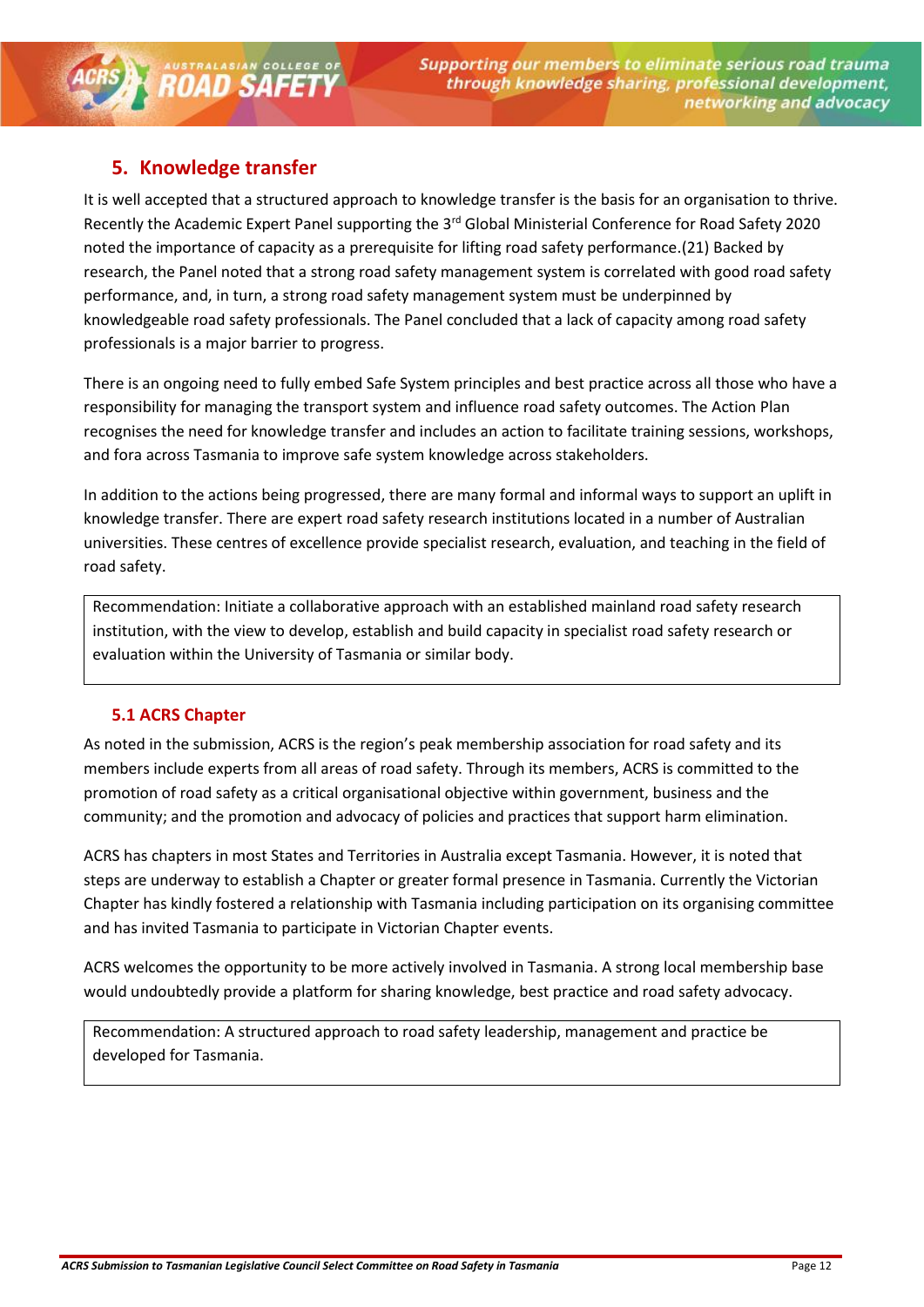# <span id="page-12-0"></span>**Conclusion and Recommendations**

**ROAD SAFETY** 

ACRS strongly supports a commitment to improving road safety in Tasmania, working towards the elimination of fatal and serious injuries. While the current Strategy and Action Plan in Tasmania are well founded, progress has stalled recently, and changes must be made in order to achieve the stated goals and make real improvements.

ACRS recommends:

- Progressing the development of a speed moderation and community engagement strategy as a matter of urgency
- Publication of infrastructure star ratings on Tasmanian roads
- Minimum vehicle safety standard of ANCAP 5 star or better for Tasmanian fleet owners
- Improved funding and governance of road safety in Tasmania including annual reporting by the RSAC
- Annual publication of safety performance indicators for road safety in Tasmania
- Establish a road safety research institution at the University of Tasmania
- A structured approach to road safety leadership, management and practice

ACRS welcomes this opportunity to provide this submission to the Inquiry and contribute to improving road safety in Tasmania. Please do not hesitate to contact us if you need any further information.

Dr Ingrid Johnston Gary McDonald CEO **Tasmanian Member** Australasian College of Road Safety **Australasian College of Road Safety** Australasian College of Road Safety

27 August 2021

10 anela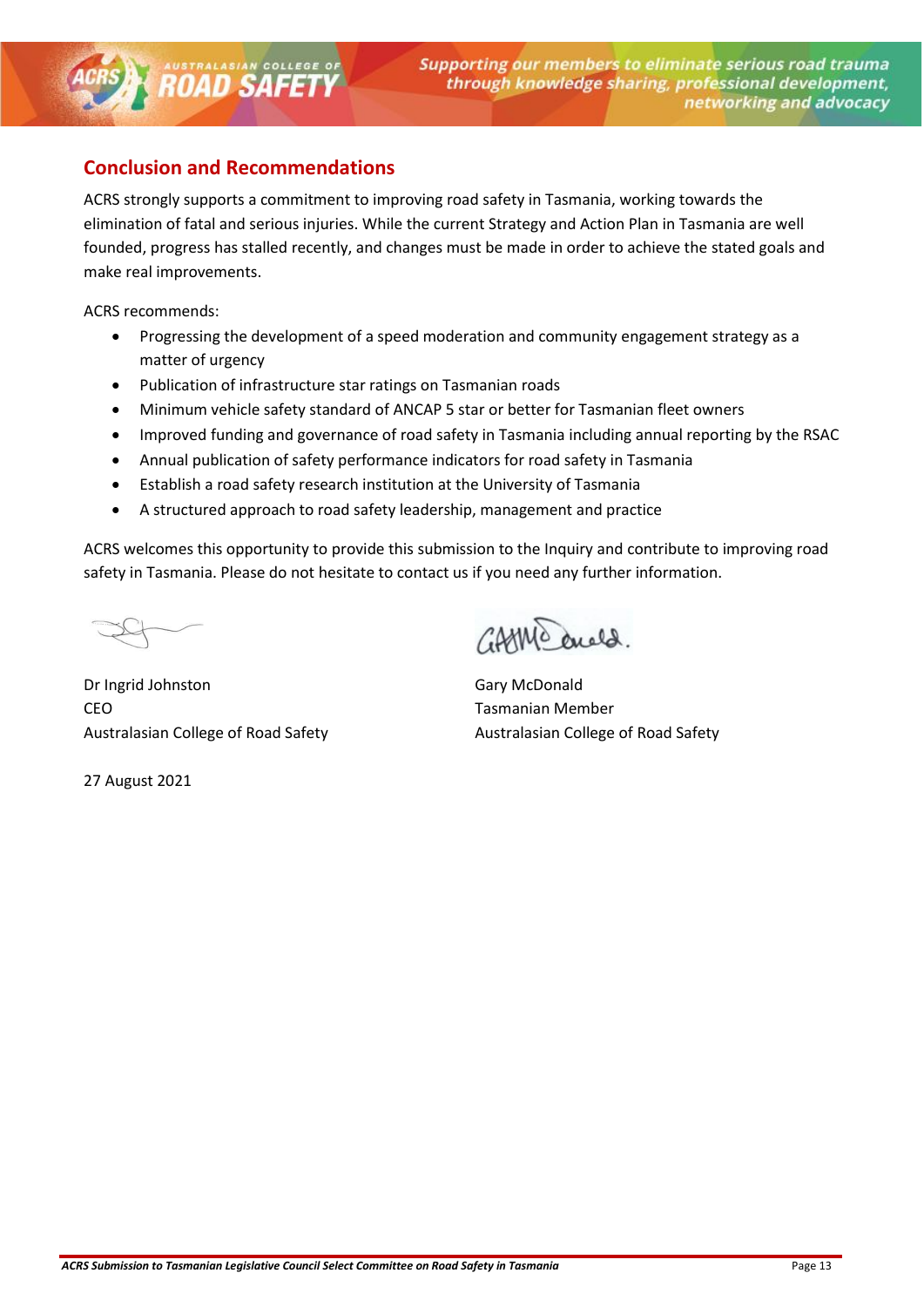## <span id="page-13-0"></span>**References**

1. Department of State Growth. Towards Zero: Tasmanian Road Safety Strategy 2017-2026. [https://www.towardszero.tas.gov.au/:](https://www.towardszero.tas.gov.au/) Tasmanian Government; 2016.

2. Department of State Growth. Towards Zero Action Plan 2020-2024.

[https://www.towardszero.tas.gov.au/:](https://www.towardszero.tas.gov.au/) Tasmanian Government; 2019.

**ROAD SAFETY** 

3. Office of Road Safety. National Road Safety Strategy: Safe System principles [https://www.roadsafety.gov.au/nrss/safe-system:](https://www.roadsafety.gov.au/nrss/safe-system) ORS; [cited 2021 20 August]. Available from: [https://www.roadsafety.gov.au/nrss/safe-system.](https://www.roadsafety.gov.au/nrss/safe-system)

4. Shelton D, Beer K, Tan T, Mani A, Beer T. Guide to Road Safety Part 1: Introduction to the Safe System[. https://austroads.com.au/publications/road-safety/agrs-set:](https://austroads.com.au/publications/road-safety/agrs-set) Austroads; 2021.

5. Austroads. Guide to Road Safety 2021 [cited 2021 26 August]. Available from:

[https://austroads.com.au/safety-and-design/road-safety/guide-to-road-](https://austroads.com.au/safety-and-design/road-safety/guide-to-road-safety#:~:text=The%20Austroads%20Guide%20to%20Road%20Safety%20examines%20road,safety%20in%20Austroads%E2%80%99%20member%20jurisdictions%20in%20recent%20years)

[safety#:~:text=The%20Austroads%20Guide%20to%20Road%20Safety%20examines%20road,safety%20in%2](https://austroads.com.au/safety-and-design/road-safety/guide-to-road-safety#:~:text=The%20Austroads%20Guide%20to%20Road%20Safety%20examines%20road,safety%20in%20Austroads%E2%80%99%20member%20jurisdictions%20in%20recent%20years) [0Austroads%E2%80%99%20member%20jurisdictions%20in%20recent%20years.](https://austroads.com.au/safety-and-design/road-safety/guide-to-road-safety#:~:text=The%20Austroads%20Guide%20to%20Road%20Safety%20examines%20road,safety%20in%20Austroads%E2%80%99%20member%20jurisdictions%20in%20recent%20years)

6. Hall C, Beer K, Robertson J, Nguyen T, Zafar F, Tan T, et al. Guide to Road Safety Part 3: Safe Speed. [https://austroads.com.au/publications/road-safety/agrs-set:](https://austroads.com.au/publications/road-safety/agrs-set) Austroads; 2021.

7. Department of State Growth. Midland Highway, Southern Outlet, South Launceston Speed Limit Review: Consultation & Findings Report.

[https://www.transport.tas.gov.au/\\_\\_data/assets/pdf\\_file/0003/204735/Consultation\\_and\\_Findings\\_Report](https://www.transport.tas.gov.au/__data/assets/pdf_file/0003/204735/Consultation_and_Findings_Report_Launceston_Southern_Outlet_Speed_Review_June_2019.pdf) Launceston Southern Outlet Speed Review June 2019.pdf: Tasmanian Government; 2019.

8. Legislative Council Select Committee. Report on the Government's proposed rural road speed limit reduction from 100 km/hr on sealed roads. Report no. 15.

[https://www.parliament.tas.gov.au/ctee/Council/Reports/rsl.rep.130826.sw.final%20with%20Chair%20sign](https://www.parliament.tas.gov.au/ctee/Council/Reports/rsl.rep.130826.sw.final%20with%20Chair%20signature.pdf) [ature.pdf:](https://www.parliament.tas.gov.au/ctee/Council/Reports/rsl.rep.130826.sw.final%20with%20Chair%20signature.pdf) Parliament of Tasmania; 2013.

9. International Road Assessment Programme. iRAP: A world free of high risk roads [cited 2021 26 August]. Available from: [https://irap.org/.](https://irap.org/)

10. Legislative Council Economy and Infrastructure Committee. Inquiry into the increase in Victoria's road toll - report.

[https://www.parliament.vic.gov.au/images/stories/committees/SCEI/Inquiry\\_into\\_the\\_Increase\\_in\\_Victoria](https://www.parliament.vic.gov.au/images/stories/committees/SCEI/Inquiry_into_the_Increase_in_Victorias_Road_Toll_/Report/LCEIC_59-04_Increase_in_Vic_road_toll.pdf) s Road Toll /Report/LCEIC 59-04 Increase in Vic road toll.pdf: Parliament of Victoria; 2021.

11. Joint Select Committee on Road Safety. Improving road safety in Australia: Final report.

[https://www.aph.gov.au/Parliamentary\\_Business/Committees/Joint/Former\\_Committees/Road\\_Safety/Roa](https://www.aph.gov.au/Parliamentary_Business/Committees/Joint/Former_Committees/Road_Safety/RoadSafety/Report) [dSafety/Report:](https://www.aph.gov.au/Parliamentary_Business/Committees/Joint/Former_Committees/Road_Safety/RoadSafety/Report) Parliament of Australia; 2020.

12. Transport Accident Commission. New research reveals road trauma doesn't discriminate

[https://www.tac.vic.gov.au/about-the-tac/media-and-events/news-and-events/2021/new-research-reveals](https://www.tac.vic.gov.au/about-the-tac/media-and-events/news-and-events/2021/new-research-reveals-road-trauma-doesnt-discriminate)[road-trauma-doesnt-discriminate:](https://www.tac.vic.gov.au/about-the-tac/media-and-events/news-and-events/2021/new-research-reveals-road-trauma-doesnt-discriminate) TAC; [cited 2021 20 August]. Available from:

[https://www.tac.vic.gov.au/about-the-tac/media-and-events/news-and-events/2021/new-research-reveals](https://www.tac.vic.gov.au/about-the-tac/media-and-events/news-and-events/2021/new-research-reveals-road-trauma-doesnt-discriminate)[road-trauma-doesnt-discriminate.](https://www.tac.vic.gov.au/about-the-tac/media-and-events/news-and-events/2021/new-research-reveals-road-trauma-doesnt-discriminate)

13. Austroads, Comcare, Queensland Government, NSW Government, SafeWork SA, Worksafe ACT, et al. Vehicles as a workplace: Work health and safety guide - National guide.

https://www.worksafe.qld.gov.au/ data/assets/pdf file/0020/21629/vehicles-as-a-workplace-national[guide.pdf:](https://www.worksafe.qld.gov.au/__data/assets/pdf_file/0020/21629/vehicles-as-a-workplace-national-guide.pdf) Austroads; 2019.

14. Goodsell R, Cunningham M, Chevalier A. Driver distraction: a review of scientific literature. Report prepated for the National Transport Commission, Project no: 013817.

[https://www.ntc.gov.au/sites/default/files/assets/files/Driver%20distraction%20-](https://www.ntc.gov.au/sites/default/files/assets/files/Driver%20distraction%20-%20A%20review%20of%20scientific%20literature.pdf)

[%20A%20review%20of%20scientific%20literature.pdf:](https://www.ntc.gov.au/sites/default/files/assets/files/Driver%20distraction%20-%20A%20review%20of%20scientific%20literature.pdf) ARRB; 2019.

15. Wooley J, Crozier J, McIntosh L, McInerney R. Inquiry into the National Road Safety Strategy 2011- 2020

[https://www.roadsafety.gov.au/sites/default/files/2019-](https://www.roadsafety.gov.au/sites/default/files/2019-11/nrss_inquiry_final_report_september_2018_v2.pdf)

[11/nrss\\_inquiry\\_final\\_report\\_september\\_2018\\_v2.pdf:](https://www.roadsafety.gov.au/sites/default/files/2019-11/nrss_inquiry_final_report_september_2018_v2.pdf) Office of Road Safety; 2018.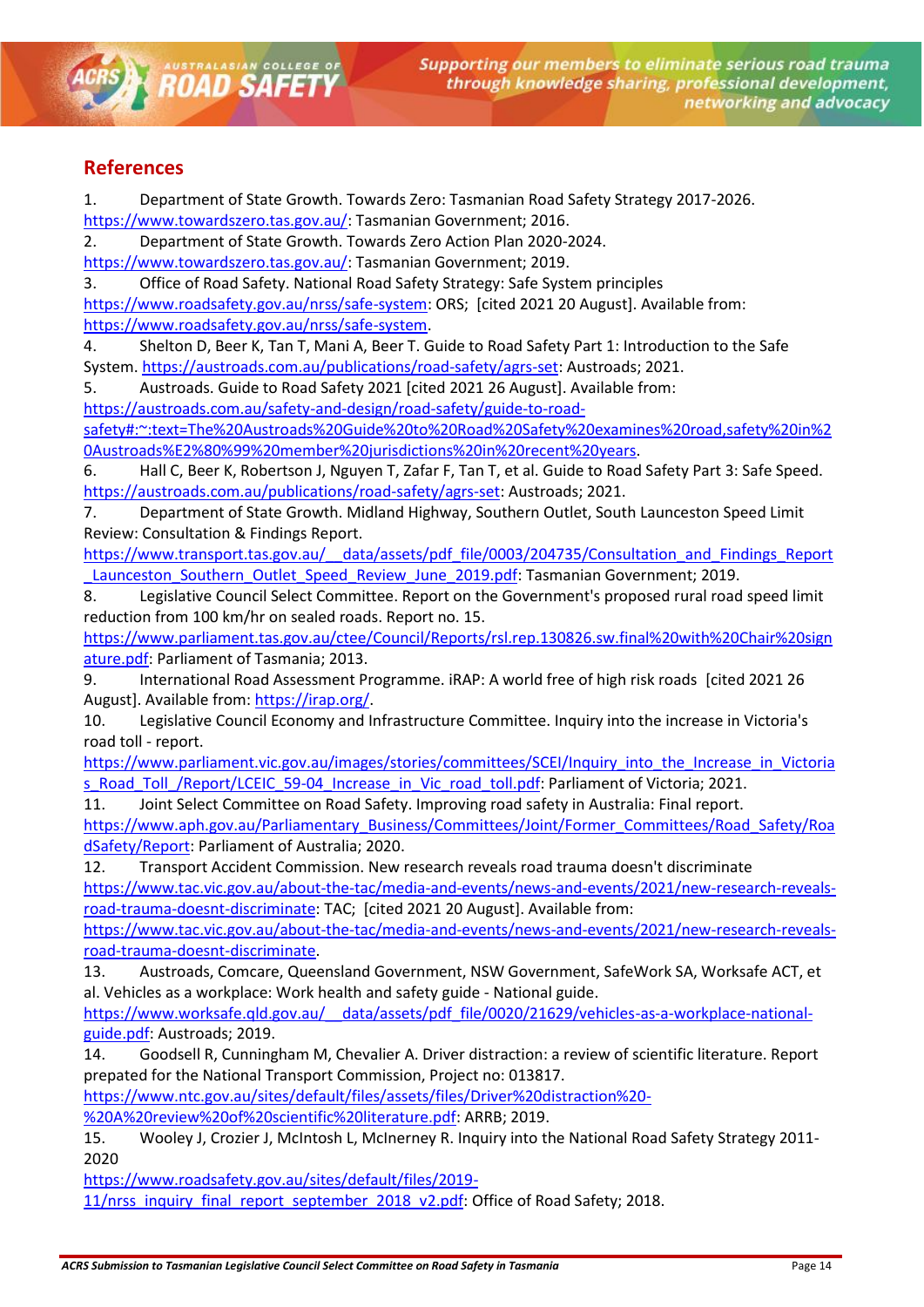16. Centre for Road Safety. Safe Roads: Engineering Safer journeys: Transport for NSW; [updated 12 November 2020; cited 2021 26 August]. Available from:

[https://roadsafety.transport.nsw.gov.au/stayingsafe/safer-roads/index.html.](https://roadsafety.transport.nsw.gov.au/stayingsafe/safer-roads/index.html)

**ROAD SAFETY** 

17. Victorian Government. Towards Zero 2016-2020: Victoria's road safety strategy & action plan. https://www.towardszero.vic.gov.au/ data/assets/pdf\_file/0010/183556/STU\_0206\_RS\_STRATEGY\_2016 [web.pdf:](https://www.towardszero.vic.gov.au/__data/assets/pdf_file/0010/183556/STU_0206_RS_STRATEGY_2016_web.pdf) Victorian Govenment; 2016.

18. Office of Road Safety. National Road Safety Strategy 2021-2030: Australian Government; 2021 [cited 2021 26 August]. Available from:

[https://www.officeofroadsafety.gov.au/nrss?\\_ga=2.137956720.1145775647.1629768929-](https://www.officeofroadsafety.gov.au/nrss?_ga=2.137956720.1145775647.1629768929-1163551636.1609988186) [1163551636.1609988186.](https://www.officeofroadsafety.gov.au/nrss?_ga=2.137956720.1145775647.1629768929-1163551636.1609988186)

19. Road Safety Advisory Council Towards Zero. About Us: Department of State Growth; [updated 22 July 2021; cited 2021 26 August]. Available from: [https://www.rsac.tas.gov.au/about-us/.](https://www.rsac.tas.gov.au/about-us/)

20. WA Government. About the Road Safety Commission [updated 25 August 2021; cited 2021 26 August]. Available from:<www.rsc.wa.gov.au/About/Road-Safety-Council>

21. Academic Expert Group, editor Saving Lives Beyond 2020: The Next Steps - Recommendations of the Academic Expert Group. 3rd Global Ministerial Conference on Road Safety; 2020; Stockholm, Sweden. Stockholm: Swedish Transport Commission; 2019.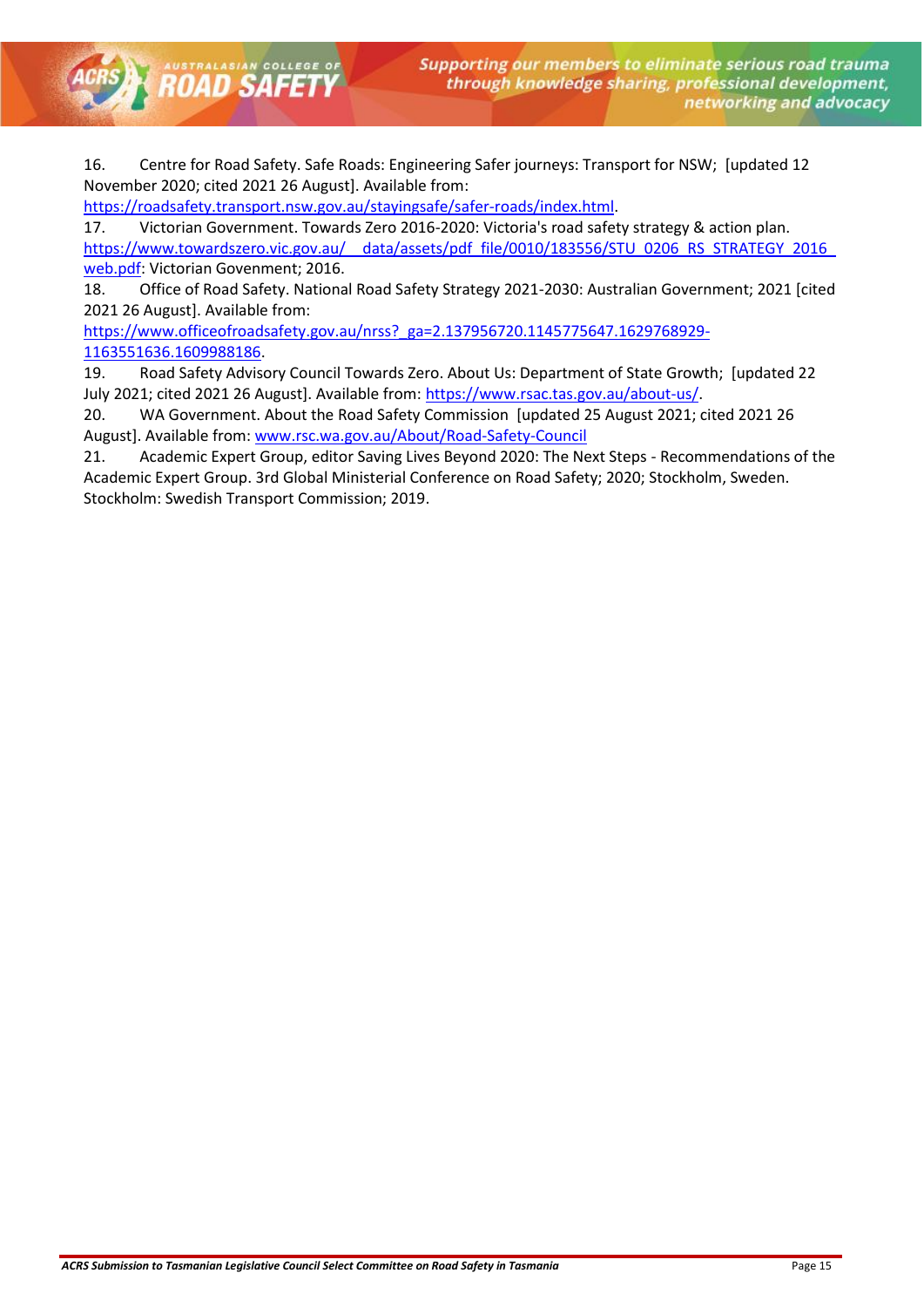# <span id="page-15-0"></span>**Appendix A**

# The Safe System approach

We believe that no Tasmanian should be seriously injured or killed as a result of their daily travel on our roads.

Our vision is of a future with zero deaths and serious injuries. To get there we know we have to think and act differently.

We have adopted the European model of creating a Safe System by focusing squarely on safer infrastructure and traffic management, as well as continuing to seek safer vehicles and extensive behavioural change.

A lot of our gains to date have come from protecting people when a crash occurs - seat belts, air bags, a raft of changes improving vehicle crashworthiness, motorcycle and bicycle helmets, reduced speed limits around schools and shopping strips, and so on. More recently, wire rope barrier has been introduced to minimise crash severity when a vehicle, for whatever reason, leaves the roadway.

These are applications of the first Safe System principle - as we are vulnerable beings, we can reduce casualties by reducing crash forces on the human body. Making our infrastructure safer is costly, but in the interim we can reduce crash forces by ensuring travel speeds do not exceed the level of safety inherent in our various roads.

For a very long time we have also focused our efforts on reducing the prevalence of high-risk behaviours by road users: risks such as speeding, drink and drug driving, driving fatigued, and so on. We have made gains in this area. For example, high intensity Random Breath Testing has substantially reduced the role of alcohol in serious crashes.

While we must continue our efforts to limit high risk and irresponsible behaviours, we must also look for other ways to supplement these efforts.

Extensive research has clearly demonstrated that much of the behaviour contributing to crashes is not irresponsible or negligent but the result of imperfect humans making everyday mistakes.

This is the second Safe System principle - we can change the design and operation of our system to reduce the likelihood of mistakes leading to serious crashes. Sealing gravel shoulders, improving sight distances, re-designing critical intersections, and tactile line markings are just some of the tools we have.

Our strategy has a target of reducing serious injuries and deaths to less than 200 by 2026. This is a big challenge and requires all of us to play our part.

Applying the principles of the Safe System means our approach to infrastructure has to continue to change, and we must redouble our efforts to achieve a moderation of travel speeds to match the level of safety built-in at present.

We must achieve all of this while engaging the community to play its part through responsible behaviour and consideration of all fellow road users.

This Action Plan outlines our journey and deserves everyone's full support.